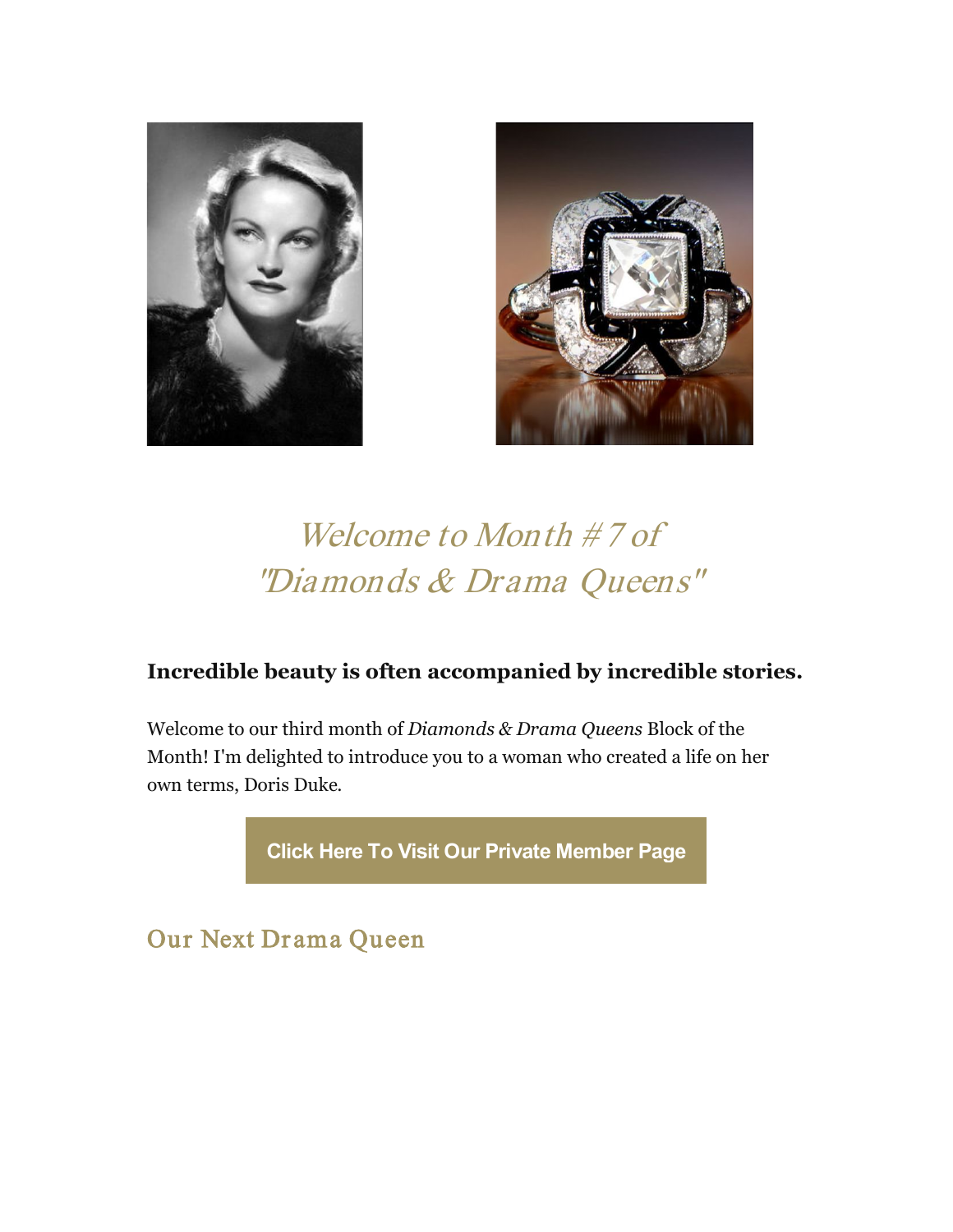

*Intro images: Doris Duke and an antique French-cut diamond ring Above: Doris Duke*

Our *Diamonds & Drama Queens* pattern this month is inspired by Doris Duke, the woman who became the richest little girl in the world at the age of 12 when her father and tobacco magnate, James Buchanan Duke, died.

The gem that inspires our patter is a lovely ring set with an antique French-cut diamond surrounded by onyx. I'd like to think it is similar to a piece that Buck Duke might have given Doris' mother, or one given to her by her new husband, Argentinian playboy Porfiro Rubirosa.



*One of the many spectacular pieces in Doris Duke's jewelry collection.*